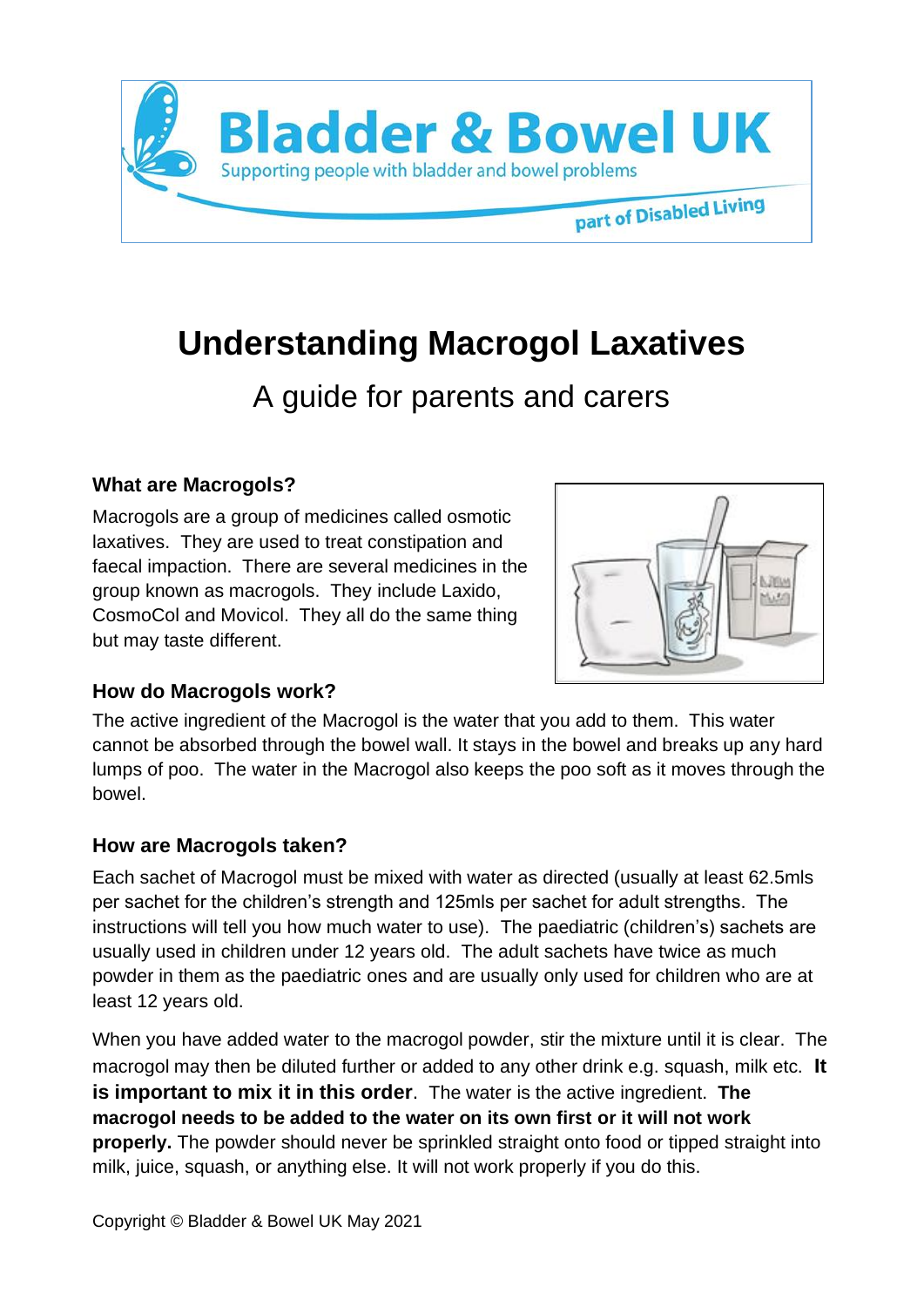### **My child has thickened fluids – can I add thickener to the Macrogol?**

Some children who have swallowing difficulties may having thickened fluids. There are two main types of thickeners. One is starch-based (usually modified maize or corn starch), the other is gum-based (including xanthan, guar, locust bean and carrageenan).

Macrogols must NOT be used with starch-based thickeners. This is because the macrogol and starch-based thickeners interact and result in a thin, watery liquid.

If your child is having thickened liquids, make sure that their doctor, nurse, or dietician knows this before you give them any Macrogol. If your child has a starch-based thickener, they may be able to change to a gum-based one.

# **What do I do if my child does not like the taste?**

If your child does not like the taste of the macrogol, you can dilute it down with more water, or add a flavouring such as a sugar-free squash, but only after it has been mixed with the right amount of water. You could try buying a flavour of squash that your child has not had before and add that to the macrogol, after you have mixed it. Only let your child have that squash with the macrogol. Some children prefer to have the macrogol when it is cold. Try putting it into the fridge for an hour before giving it.

If your child will still not drink the macrogol then talk to their doctor or nurse. They may be able to prescribe a macrogol with a different flavour, or make other suggestions, or give your child a different type of laxative.

#### **What do I do if the Macrogol is not working well?**

Macrogols are usually the only laxatives needed for many children with constipation. However, they do not work on their own for all children. Some may need a stimulant laxative as well as the macrogol. The stimulant laxatives usually used in children are sodium picosulfate or senna. They help the muscles of the bowel wall work better, so the poo is moved through the bowel more quickly. This helps the poo stay soft and make it easier to pass.

If you are concerned that your child still has constipation or faecal impaction when they have been taking the macrogol as directed by your doctor or nurse, then ask them if they think your child may need another medicine as well as or instead of the Macrogol.

#### **What is the correct time of day to give the Macrogol?**

It does not matter what time of day the macrogol is given. Once the macrogol is mixed it can be kept in the fridge for up to twenty-four hours. When children are on large doses, such as during disimpaction, you may need to spread it throughout the day. However, the full daily dose must be given within twelve hours.

For children who are on smaller maintenance doses, some people chose to give it once a day, others give it twice a day. However, each daily dose should be given within twelve hours. It is often helpful to give the macrogol at the same time(s) each day, at a time that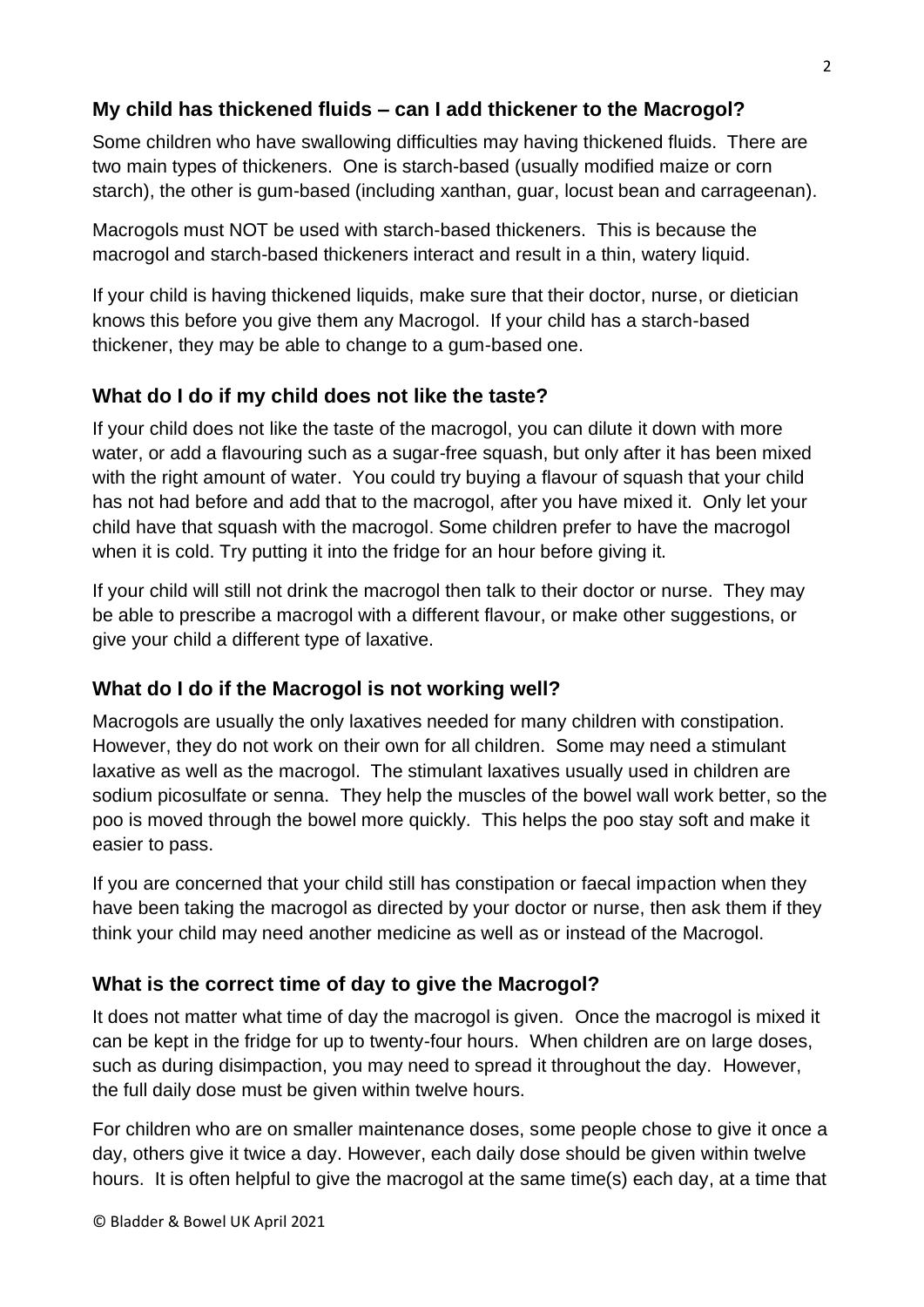is best for you. This will help you to remember to give it. Also, it will help some children to poo at the same time every day. This will allow them to have a regular toilet time every day and may reduce the likelihood of soiling (when poo goes in their pants).

You should give the macrogol (and any other laxatives needed) when your child is with you if at possible. You should not need to send the laxatives to school for your child to have there, unless your child's healthcare professional has advised you to do this.

# **How much Macrogol should my child have?**

Your healthcare professional will advise you on the correct dose for your child. When giving Macrogols for chronic constipation the usual dose is often called the maintenance dose. Usual maintenance doses of Macrogol are shown in the chart overleaf.

**Child's age Recommended Daily Dose of Macrogol** 1 – 12 months  $\frac{1}{2}$  - 1 sachets (paediatric)  $1 - 6$  years old  $1 - 4$  sachets (paediatric)  $6 - 12$  years old  $\left| 2 - 4 \right|$  sachets (paediatric) 12 – 18 years old  $\vert$  1 – 2 sachets (adult)

**Chart showing maintenance doses of Macrogol laxatives**

If your child has faecal impaction, then they will need to have increasing doses of Macrogol. This is to ensure that all the old poo that has been stuck in their bowel has been cleared out. The usual doses for children with faecal impaction are:

| Child's age                            | <b>Recommended Dose of Macrogol in sachets</b> |                   |                   |                   |                   |                   |                   |
|----------------------------------------|------------------------------------------------|-------------------|-------------------|-------------------|-------------------|-------------------|-------------------|
|                                        | Day 1                                          | Day 2             | Day 3             | Day 4             | Day 5             | Day 6             | Day 7             |
| $1 - 12$ months                        | $\frac{1}{2}$ - 1                              | $\frac{1}{2}$ - 1 | $\frac{1}{2}$ - 1 | $\frac{1}{2}$ - 1 | $\frac{1}{2}$ - 1 | $\frac{1}{2}$ - 1 | $\frac{1}{2}$ - 1 |
| $1 - 5$ years old                      | $\mathcal{P}$                                  | $\overline{4}$    | 4                 | 6                 | 6                 | 8                 | 8                 |
| $5 - 12$ years old                     | 4                                              | 6                 | 8                 | 10                | 12                | 12                | 12                |
| $12 - 18$ years old<br>(Adult sachets) | 4                                              | 6                 | 8                 | 8                 | 8                 | 8                 | 8                 |

**Chart showing disimpaction doses of Macrogol laxatives** 

If you are not sure whether your child is impacted or not, then ask your healthcare professional. There is also more information in the Bladder & Bowel UK leaflet 'Understanding Constipation and Faecal Impaction'.

If your child has not fully disimpacted after two weeks on a disimpaction regime of Macrogol laxatives, they should normally be given a stimulant laxative as well. Children should not be taking a disimpaction dose of laxatives for more than two weeks without the advice of their healthcare professional.

# **How do I reduce from a disimpaction dose to a maintenance dose?**

When your child has fully disimpacted the Macrogols should be reduced to the maintenance dose. There are different ways of doing this. Your healthcare professional

© Bladder & Bowel UK April 2021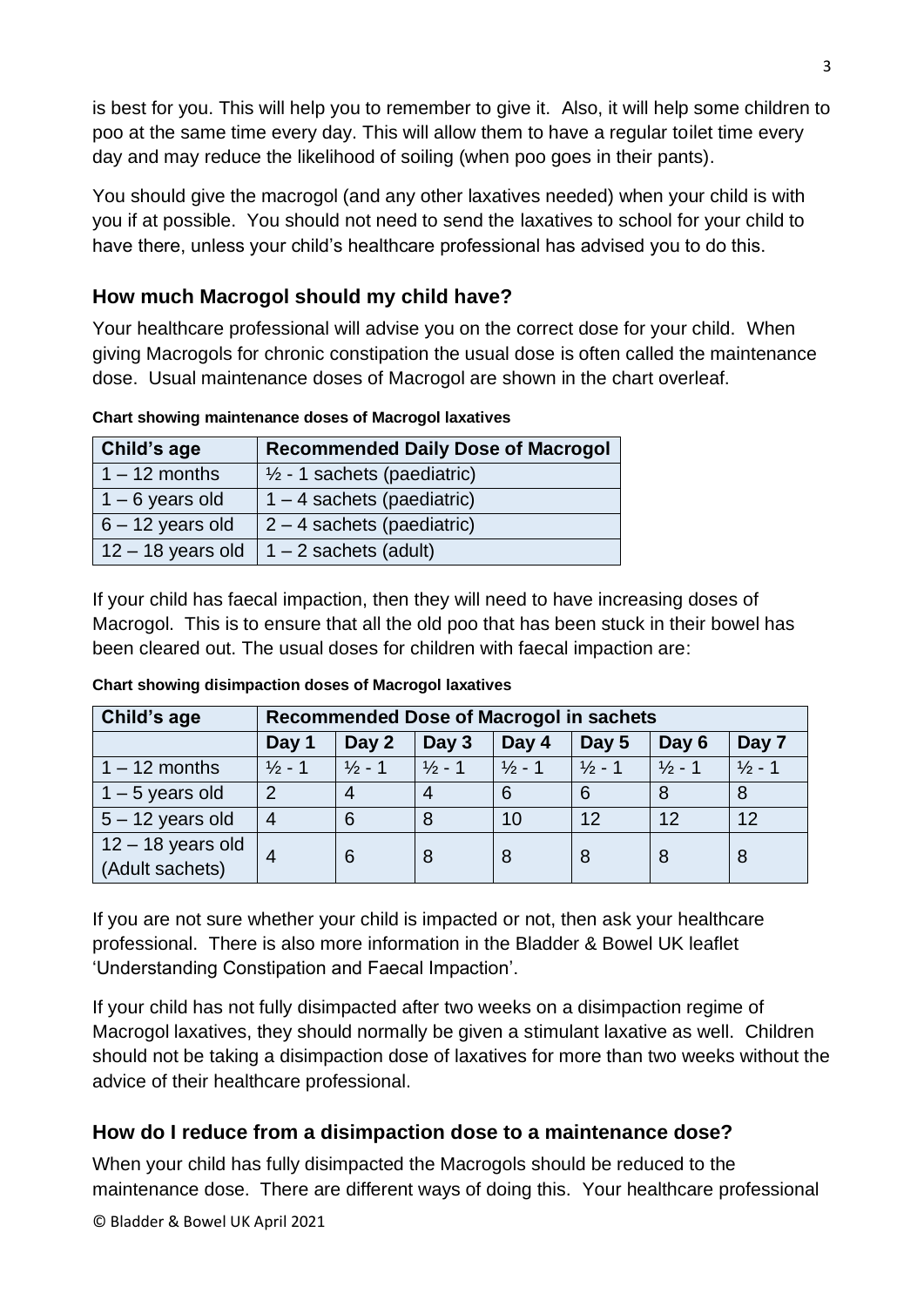will advise you about how and when to reduce the disimpaction dose to the maintenance dose. Some children can reduce very quickly, others do so over a longer period of time.

Your healthcare professional may suggest that you continue on the disimpaction dose of macrogol for one to three days after your child starts to pass loose poos with no lumps in them (there may be bits in the poos, but disimpaction is complete when there are no lumps). They may then suggest that you reduce the macrogol by one sachet every three days. They may suggest that you go straight down to half the disimpaction dose, or straight down to a maintenance dose as shown in the chart above. Be guided by your healthcare professional.



When you reduce the disimpaction dose of macrogol you are aiming for your child to start to pass a type  $4 - 5$  poo (see picture) most days.

It may take a few days for your child's poos to go from a type 7 poo to a type 4 or 5 poo. This is normal. Expect the poo to stay loose for a few days and do not change the dose of macrogol for at least the first three or four days, if the poos stay loose.

If your child starts to do a type 1, 2 or 3 poo then they need to have some more laxative. You should ask your healthcare professional about increasing the dose.

Try to avoid changing the dose more than once every three to four days. It takes time for the macrogol to work and for your child's bowel to settle on the new dose.

#### **How long will my child need to take macrogol for?**

Each child is different and therefore the time that they need to take the Macrogol will vary. However, most children need to take a maintenance dose for many weeks or even months if they have had chronic constipation or faecal impaction. Some children need to take laxatives for a year or two and occasionally for longer than this. You should be guided by your child's healthcare professional.

Most children may be able to try a gradual reduction of their laxatives when they have had 3 – 6 months of passing soft stools most days with no problems. They may be able to try to reduce sooner than this if they start to pass large amounts of loose stools most days. Do not try to reduce the Macrogols while you are toilet training your child unless they are passing loose stools, or your healthcare professional tells you to.